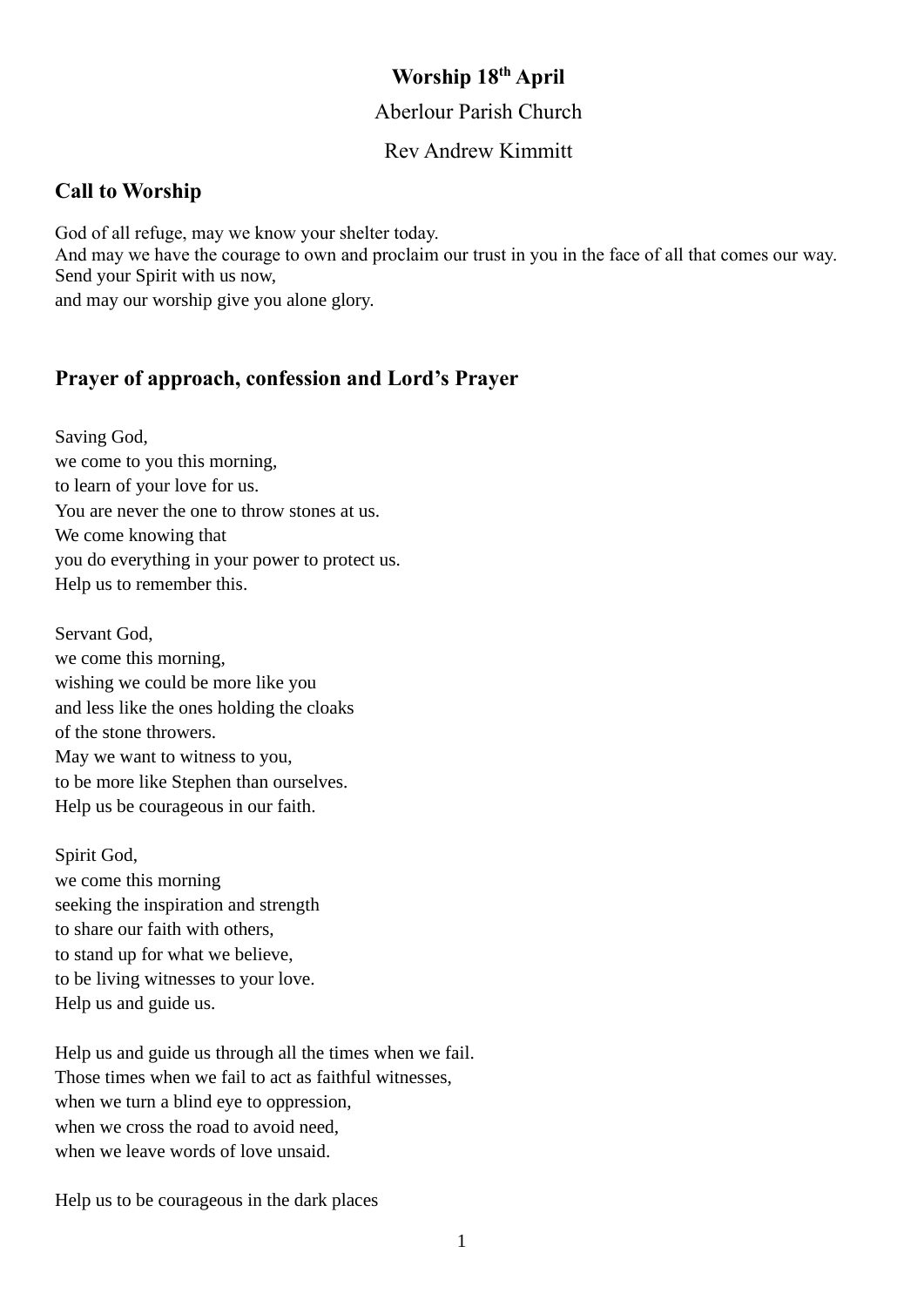into which our lives can take us: where we start to deny your presence, where we do not listen for your voice, where try to go it alone.

Help us to remember you are ever loving, ever forgiving, ever present to us. This we pray, together with the prayer you taught your disciples to pray as we say together: Our Father who art in heaven, hallowed be thy name, thy kingdom come, thy will be done on earth as it is in heaven. Give us this day our daily bread

and forgive us debts as we forgive our debtors

and lead us not into temptation

but deliver us from evil,

for thine is the kingdom, the power and the glory forever.

Amen.

## **Hymn CH4 192**

**1** All my hope on God is founded, all my trust he shall renew; he, my guide through changing order, only good and only true: God unknown, he alone calls my heart to be his own.

**2** Human pride and earthly glory, sword and crown betray his trust; all that human toil can fashion, tower and temple, fall to dust. But God's power, hour by hour, is my temple and my tower.

**3** God's great goodness lasts for ever, Deep his wisdom passing thought, splendour, light, and life attend him, beauty springing out of naught. Evermore, from his store new-born worlds rise and adore.

**4** Day by day our mighty giver grants to us his gifts of love; in his will our souls find pleasure, leading to our home above: love shall stand at his hand, joy shall wait for his command.

**5** Still from Earth to God eternal sacrifice of praise be done;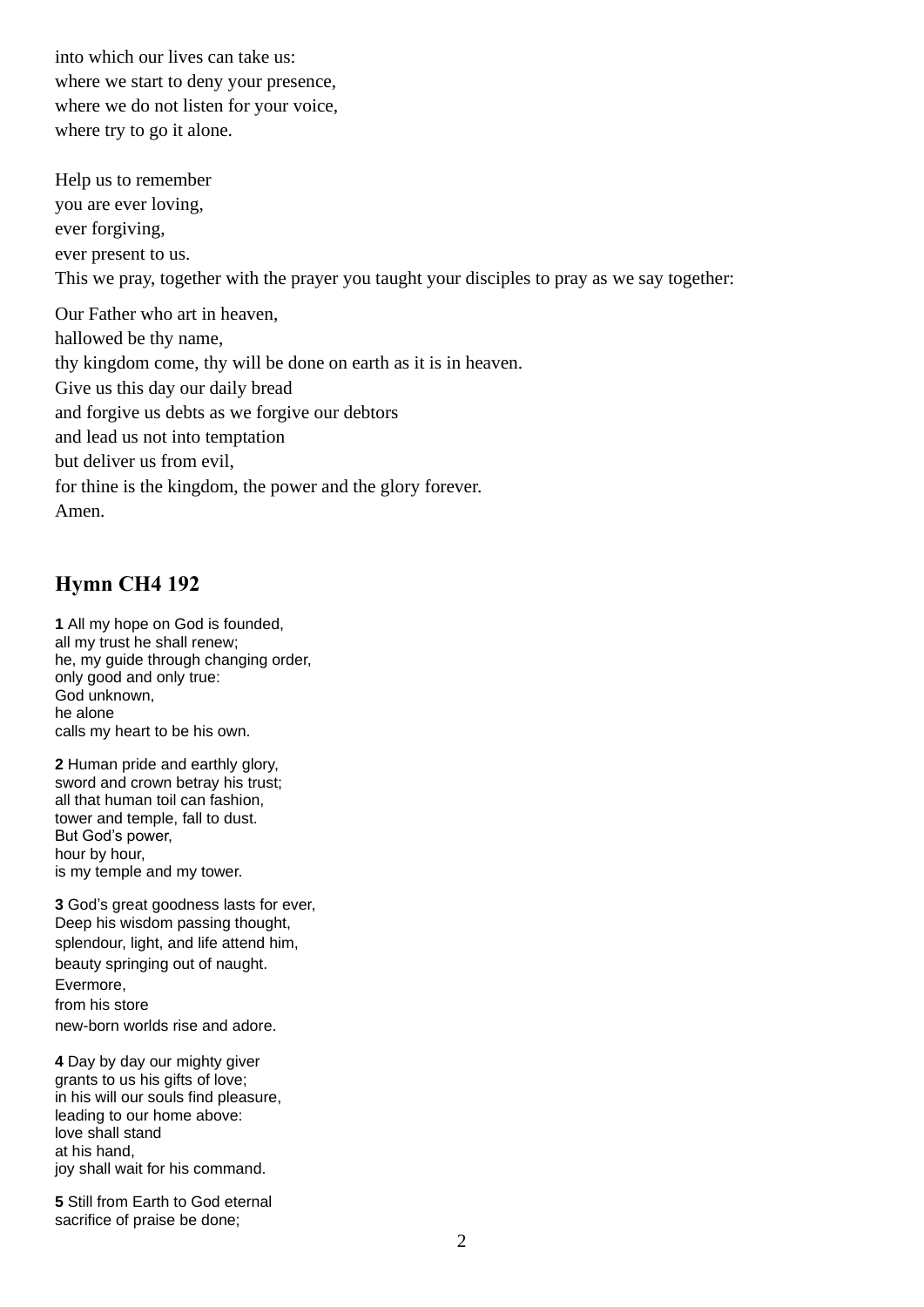high above all praises praising for the gift of Christ his Son: hear Christ's call, one and all – we who follow shall not fall.

### **Reading – Acts 6:1 -7:2a;44-60**

**6** In those days when the number of disciples was increasing, the Hellenistic Jews among them complained against the Hebraic Jews because their widows were being overlooked in the daily distribution of food. **<sup>2</sup>** So the Twelve gathered all the disciples together and said, "It would not be right for us to neglect the ministry of the word of God in order to wait on tables. **<sup>3</sup>** Brothers and sisters, choose seven men from among you who are known to be full of the Spirit and wisdom. We will turn this responsibility over to them **<sup>4</sup>** and will give our attention to prayer and the ministry of the word."

**<sup>5</sup>** This proposal pleased the whole group. They chose Stephen, a man full of faith and of the Holy Spirit; also Philip, Procorus, Nicanor, Timon, Parmenas, and Nicolas from Antioch, a convert to Judaism. **<sup>6</sup>** They presented these men to the apostles, who prayed and laid their hands on them.

<sup>7</sup> So the word of God spread. The number of disciples in Jerusalem increased rapidly, and a large number of priests became obedient to the faith.

**<sup>8</sup>** Now Stephen, a man full of God's grace and power, performed great wonders and signs among the people. **<sup>9</sup>** Opposition arose, however, from members of the Synagogue of the Freedmen (as it was called)—Jews of Cyrene and Alexandria as well as the provinces of Cilicia and Asia—who began to argue with Stephen. **<sup>10</sup>** But they could not stand up against the wisdom the Spirit gave him as he spoke.

**<sup>11</sup>** Then they secretly persuaded some men to say, "We have heard Stephen speak blasphemous words against Moses and against God."

**<sup>12</sup>** So they stirred up the people and the elders and the teachers of the law. They seized Stephen and brought him before the Sanhedrin. **<sup>13</sup>** They produced false witnesses, who testified, "This fellow never stops speaking against this holy place and against the law. **<sup>14</sup>** For we have heard him say that this Jesus of Nazareth will destroy this place and change the customs Moses handed down to us."

**<sup>15</sup>** All who were sitting in the Sanhedrin looked intently at Stephen, and they saw that his face was like the face of an angel.

**7** Then the high priest asked Stephen, "Are these charges true?"

**<sup>2</sup>** To this he replied: "Brothers and fathers, listen to me!

**<sup>44</sup>** "Our ancestors had the tabernacle of the covenant law with them in the wilderness. It had been made as God directed Moses, according to the pattern he had seen. **<sup>45</sup>** After receiving the tabernacle, our ancestors under Joshua brought it with them when they took the land from the nations God drove out before them. It remained in the land until the time of David, **<sup>46</sup>** who enjoyed God's favor and asked that he might provide a dwelling place for the God of Jacob. **<sup>47</sup>** But it was Solomon who built a house for him.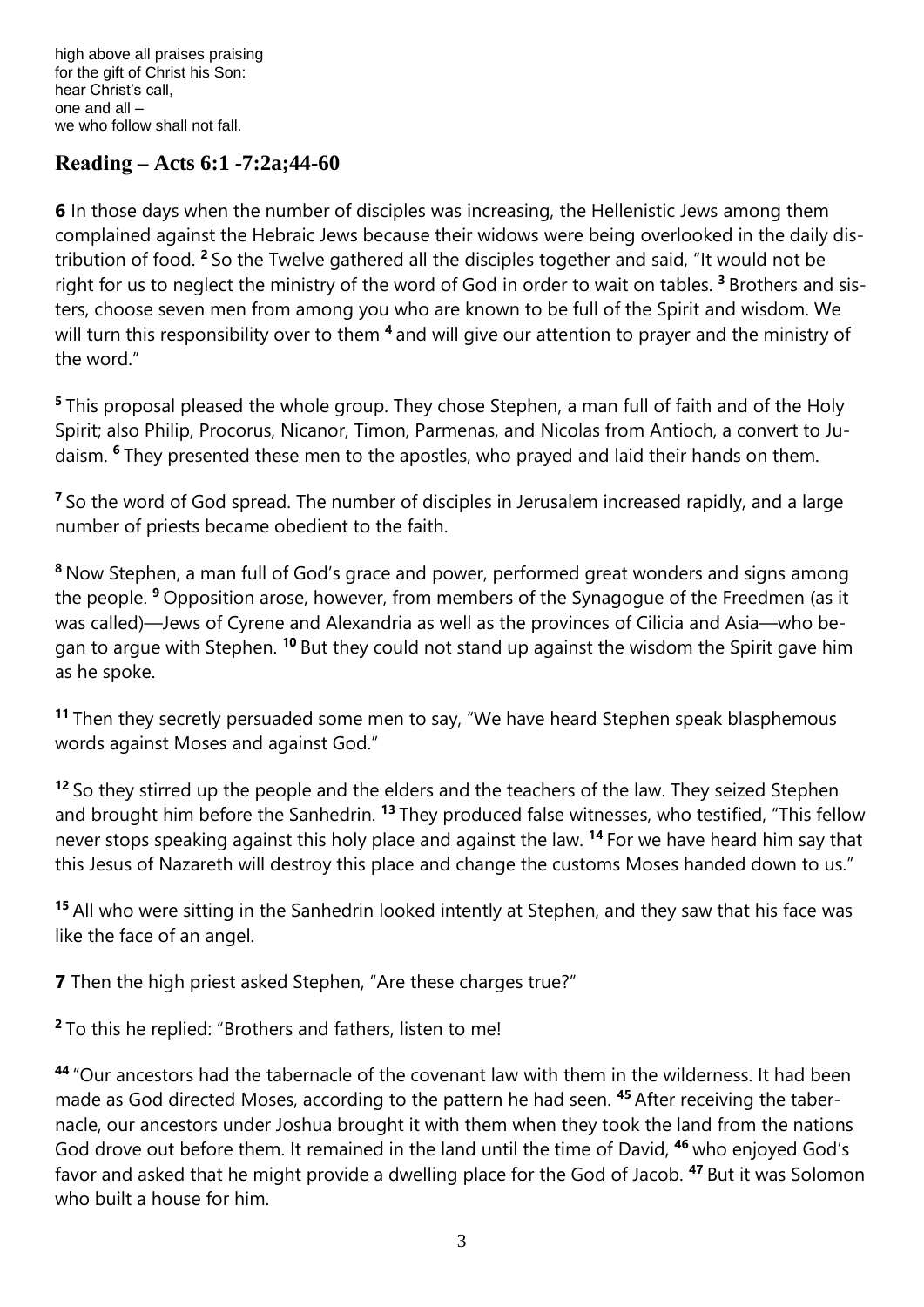**<sup>48</sup>** "However, the Most High does not live in houses made by human hands. As the prophet says:

**<sup>49</sup>** "'Heaven is my throne, and the earth is my footstool. What kind of house will you build for me? says the Lord.

 Or where will my resting place be? **<sup>50</sup>** Has not my hand made all these things?'

**<sup>51</sup>** "You stiff-necked people! Your hearts and ears are still uncircumcised. You are just like your ancestors: You always resist the Holy Spirit! **<sup>52</sup>** Was there ever a prophet your ancestors did not persecute? They even killed those who predicted the coming of the Righteous One. And now you have betrayed and murdered him— **<sup>53</sup>** you who have received the law that was given through angels but have not obeyed it."

**<sup>54</sup>** When the members of the Sanhedrin heard this, they were furious and gnashed their teeth at him. **<sup>55</sup>** But Stephen, full of the Holy Spirit, looked up to heaven and saw the glory of God, and Jesus standing at the right hand of God. **<sup>56</sup>** "Look," he said, "I see heaven open and the Son of Man standing at the right hand of God."

**<sup>57</sup>** At this they covered their ears and, yelling at the top of their voices, they all rushed at him, **<sup>58</sup>** dragged him out of the city and began to stone him. Meanwhile, the witnesses laid their coats at the feet of a young man named Saul.

**<sup>59</sup>** While they were stoning him, Stephen prayed, "Lord Jesus, receive my spirit." **<sup>60</sup>** Then he fell on his knees and cried out, "Lord, do not hold this sin against them." When he had said this, he fell asleep.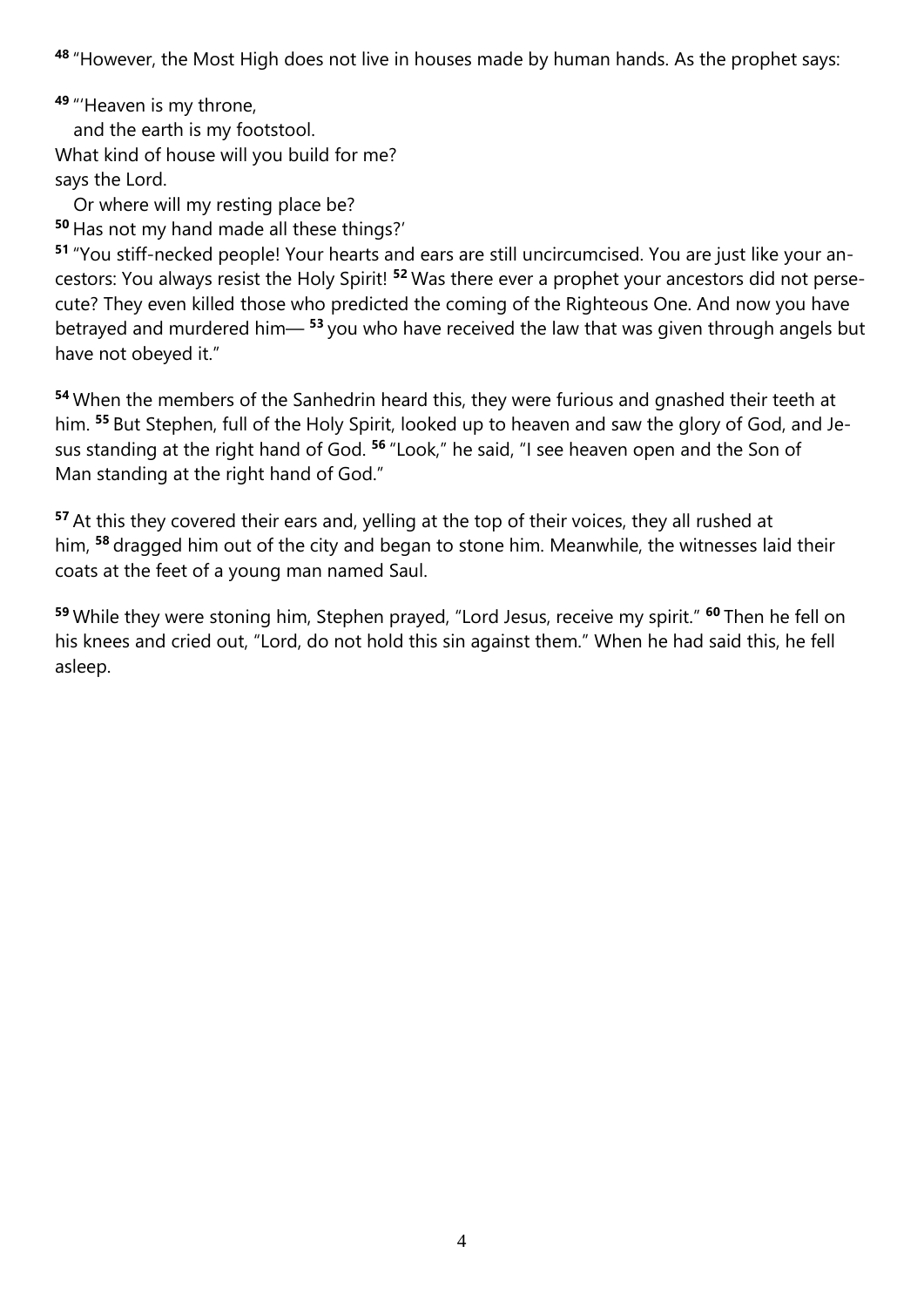### **Reflection**

This is a story of community divisions.

It is a story of unpopular truths that no-one, and certainly not those in power, want to hear.

It is a story of a courageous servant of truth.

And it is a story of scapegoating, or a witch-hunt that ends in a scene of brutality.

And it's a story that asks very deep and probably uncomfortable questions of us.

To understand the story we need to know a little about the two camps we're introduced to at the beginning. Our reading called them the Hellenstic Jews and the Hebraic Jews.

Those names tell us the first major difference between them: language, or first mother-tongue language at least. Hellenistic simply means Greek-speaking. Hellene is the Greek word for Greek. Meanwhile there are the Hebraic Jews, who speak, you'll have guessed it, Hebrew-based Aramaic

But as is always the case, language difference is also culrtual difference. And that has to do with the history involved.

When the Romans conquered Palestine in 63BC, they took many people to be slaves, and exported them around the Greek-speaking part of the Roman empire. And so the Roman Jewish Diaspora comes to be. As time wore on, some of these (or their children) were freed, or released, or escaped and return to Jerusalem. And so we hear in the reading about a synagogue of Freedmen – this would be a gathering of these ex-slaves. That is obviously a very different story to those who were left behind. Although they share an experience in history, forced on them by an oppressor, their experiences (and language and culture) diverge. It happens throughout history: round here you only need to think of the highland clearances, and how the paths diverged of those who were left behind, those who emigrated to places like Canada, and those who re-settled in Southern Scotland. In each case the markers of identity morph and change. What is held dear differs, as do the ways of telling the story of what happened.

So you have a community that has come back from an exile of slavery. Who have lived their faith and identity without access to the Temple in Jerusalem for generations. Who have picked up cultural and linguistic differences.

And you have the ones who, oppressed by the Romans as they may be in their homeland, have never known slavery, and have enjoyed unfettered access to the Temple and the relioguos rituals that define who they are.

Now the two exist together. Yet there are pronounced frictions. And in the new community of Jesus followers, they come to a head over issues of fairness. The Hellenistic Jews say that the widows in their community are not getting the fair allocation of he daily allocation of food. This is the welfare system that is meant to protect the poor, the incomer and the widow to ensure their basic needs are met. And it's not working.

Not that we, today, can take the moral high ground here.

In our bible episode, the solution proposed by the 12 disciples (we're back up to 12, earlier in Acts we hear how a replacement for Judas Iscariot was found) is that 7 of the Greek speaking Jews should be found to help lead in the service of care. We hear the list: but among them the name of Stephen stands out. We're told Stephen is full of faith and the Holy Spirit.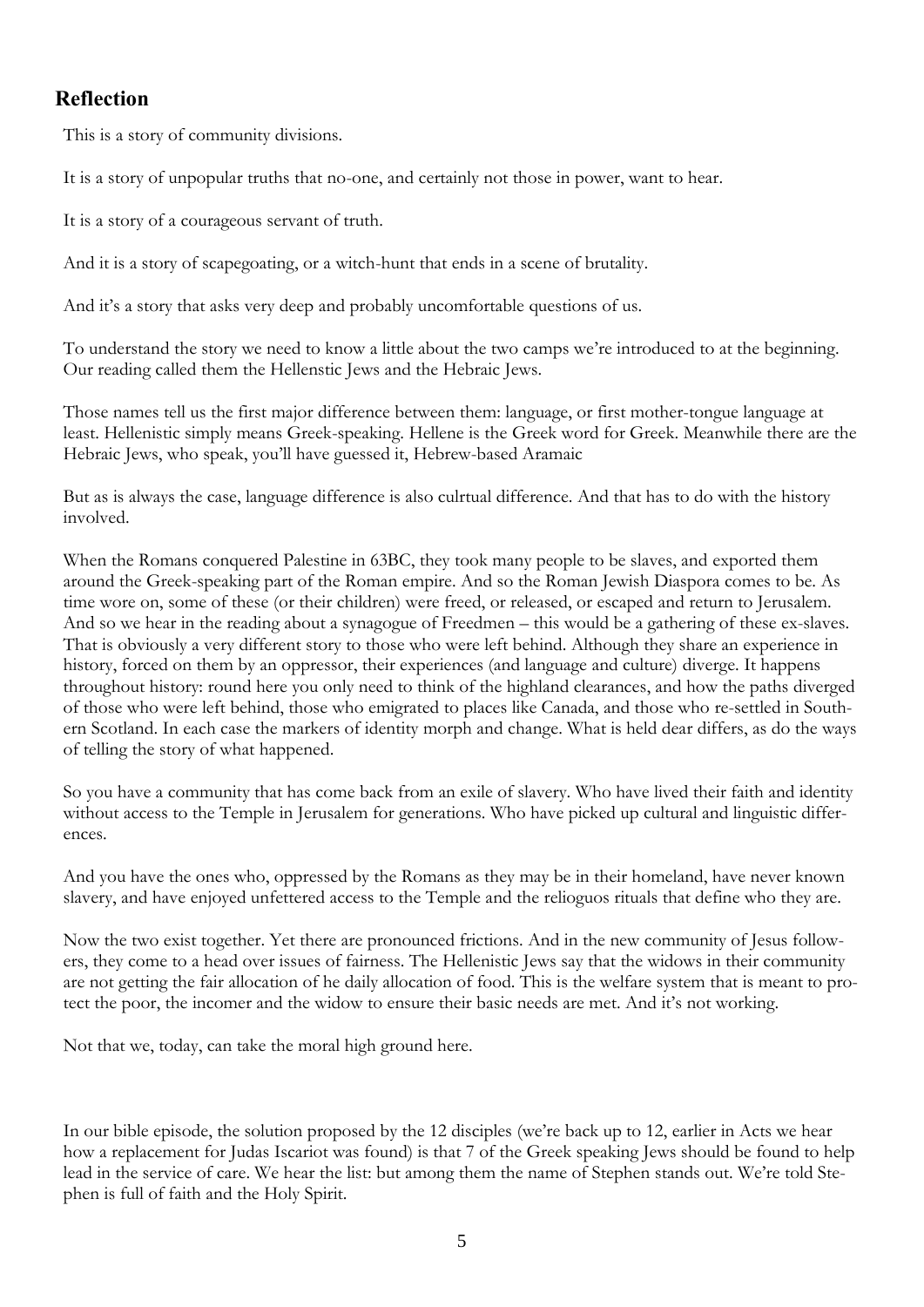And for a while the problem is solved. Vv7 tells us that the congregation of Jesus followers in Jerusalem grew and grew. Stephen was among them, and performed miracles and wonders.

It's hard to know why the opposition to Stephen came from where it did. We're told that some in the congregation of the Freedmen opposed him, But this congregation – made of of Jews from the Greek diaspora, either descendants of Roman slaves or former slaves themselves; are meant to be Stephen's own people. Maybe it's tall-poppy syndrome -we see that often enough in our own times, where someone emerges as particularly prominent, and then their own community disown them: too big for their boots.

Either way, things get nasty very quickly. Bribes are paid to generate false witnesses. And the accusation? The one thing that is completely unacceptable for any Jew, let alone a Greek-speaking one from outside the religious circles of the Jerusalem Temple: that he spoke against Moses, against the Temple, and against God.

You may well know the blasphemy scene from Monty Python's life of Brian. In that, for comedic effect, some poor soul is hauled outside the city on the charge of saying 'Jehovah' – God's name so holy that it should never be spoken in Jewish practice. Of course the crowd are seen to be just wanting a good excuse for a mob execution: and things get farcical when the accuser says "He said Jehovah" therefore saying it themselves. Soon the rocks are flying – stoning being the obligatory death for blasphemy – and the scene descends into hilarious chaos.

The fate awaiting Stephen is just as farcical, the accusations just as trumped up, and the trial but a similarly unscrupulous kangaroo court.

But Stephen's death doesn't have much comedic value. Often when this episode is read in church the focus is on Stephen's death: his martyrdom. Preachers point on the similarities between Stpehen's death and Jesus' crucifixion; the criying out, the forgiveness, the execution of an innocent man speaking truth to power. These are clearly deliberate parallels, both made by the storyteller, and perhaps even by Stephen himself as he realises his fate.

Or sometimes on the first introduction to Saul, who we'll come to know as Paul, a saint, even as now he watches on approvingly holding the coats of Stephen's killers.

And then there's Stephen's vision: a vision of heaven, of Jesus in heaven, at the right hand of the Father (a phrase, the very observant will note, makes it into our creeds and statements of faith: I believe in Jesus Christ who…. Ascended into heaven and is seated at the right hand of the father).

All of those facets are interesting and important.

But we're going to focus, not on the end, but by rewinding a little, to the bit we don't normally get when we hear Stephen's story. And that's his speech before the Temple authorities.

It's a lengthy speech Stephen makes, and even though our reading was a long one, there was a big old portion cut out.

The bit we didn't hear is Stephen beginning from Abraham, and telling the story of God's people from Abraham all the way through Isaac, Jacob, Joseph and his brothers, to Moses – where we pick it up- and Joshua entering the Promised land, and King David, and Solomon building the Temple. If you ever want a condensed version of the story of the Old Testament, you can do worse than to read Stephen's speech here.

To our ears, there are probably details in Stephen's speech that are – at best – a bit hazy from Sunday School stories, or that we might mostly all know, but rarely join up in such an overarching zoomed-out way. It's quite interesting for us.

But for the folk Stephen was speaking to: these stories were the religious equivalent of teaching your granny to sook eggs. So why does Stephen bother telling them all these completely familiar things that they themselves know inside out?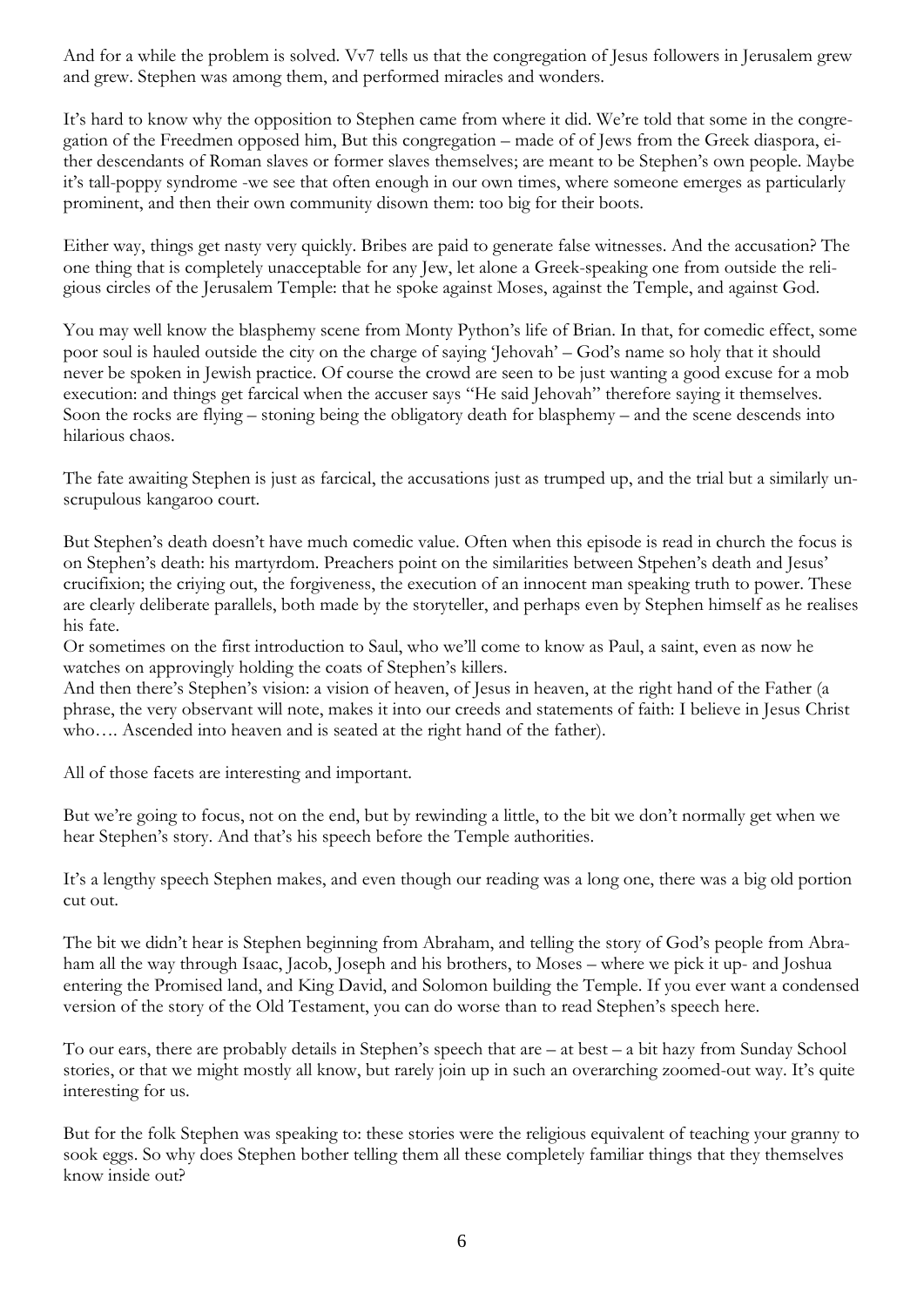I'd guess, partly it is in rebuttal to the accusation made against him. That he spoke against Moses, God and the Temple. It might be too easy to try and stick such an accusation on this outsider Greek speaking Jew. It would play to all the stereotypes the Temple authorities might have against him. But Stphen knows his stuff, and doesn't mind proving it. He knows the Story of Moses – in detail – and he knows the origin of the Temple – from tent and ark of the covenant in the wilderness, to tabernacle in the promised land, to it's moving to Jerusalem (or just outside) in David's reign, to the building of the temple in Solomon's. This is not someone with disdain for the stories of his faith.

And do you know, I wonder if Stephen had shut up then, he'd have lived?

But just after proving his knowledge, and everything he shares in faith with the Temple authorities; Stepehen goes further. He quotes the prophet Isaiah against his accusers. They had tried to make the bible a weapon aagainst Stepehen and failed, and now he retaliates, using the same holy texts against them.

To those who love and serve the Temple, the building at the centre of their devotion, and which they can't imagine religious life without, Stephen, in the voice of the prophet, says: God does not dwell in houses built by human hands.

And we know what happens next. That's a step too far. The anger and the rage rise up, they rush against him and Stephen's fate is sealed.

And we're forced to ask ourselves:

Is Stephen's challenge to the Temple authorities (who loved their practices and holy paces so much) a challenge to us today?

What is it we worship?

Do we worship the trappings of our religious practices? The particular way we do things? The familiar and safe? Can we imagine our faith existing beyond the boundaries we know, the boundaries which – if we are true to ourselves – we put much effort into maintaining? And what about our buildings?

This last year we have had to work out how to live our faith without them. And it's been difficult. And many have made big adjustments to do so. And some have even seen a bigger picture of how faith has been lived out. Now as we come out of Covid, are we rushing to get back to our buildings just because it's what's normal and safe and familiar? Or because these are genuinely the best tools we have available to us to worship as a community? Have we made temples of our buildings? Idols even?

Do our behaviours and practices amount more to worshipping these places and buildings than they do to worshipping the God for whom they exist? A God who, yes meets us here, but makes a home not in bricks and mortar, but in our hearts.

These are challenging questions. But they are also the questions of our time.

I believe in Aberlour and Craigellachie we have good buildings. Great buildings even. I'm a big fan. And yet I am challenged too. As we are able to re-enter and re-use them: what are we using them for? And though walls are necessary to have a roof over our head: who are the ones who sense they are always on the outside? And who of us are too comfortable on the inside that we fail to see the invisiable barriers that exist. Why do we fall so often into the trap that the place to be is here and our job is to invite people into our cosy 'inside': is it not just as true, more so probably, that the place to be, the place to be living our faith and worshipping is 'out there' beyond these walls, and meeting and serving, and loving folk where they already are?

Lots of questions. And every day, every week we as individuals and as a community are accountable for how our words, attitudes, actions and behaviours answer them: even if we don't realise it as we do it.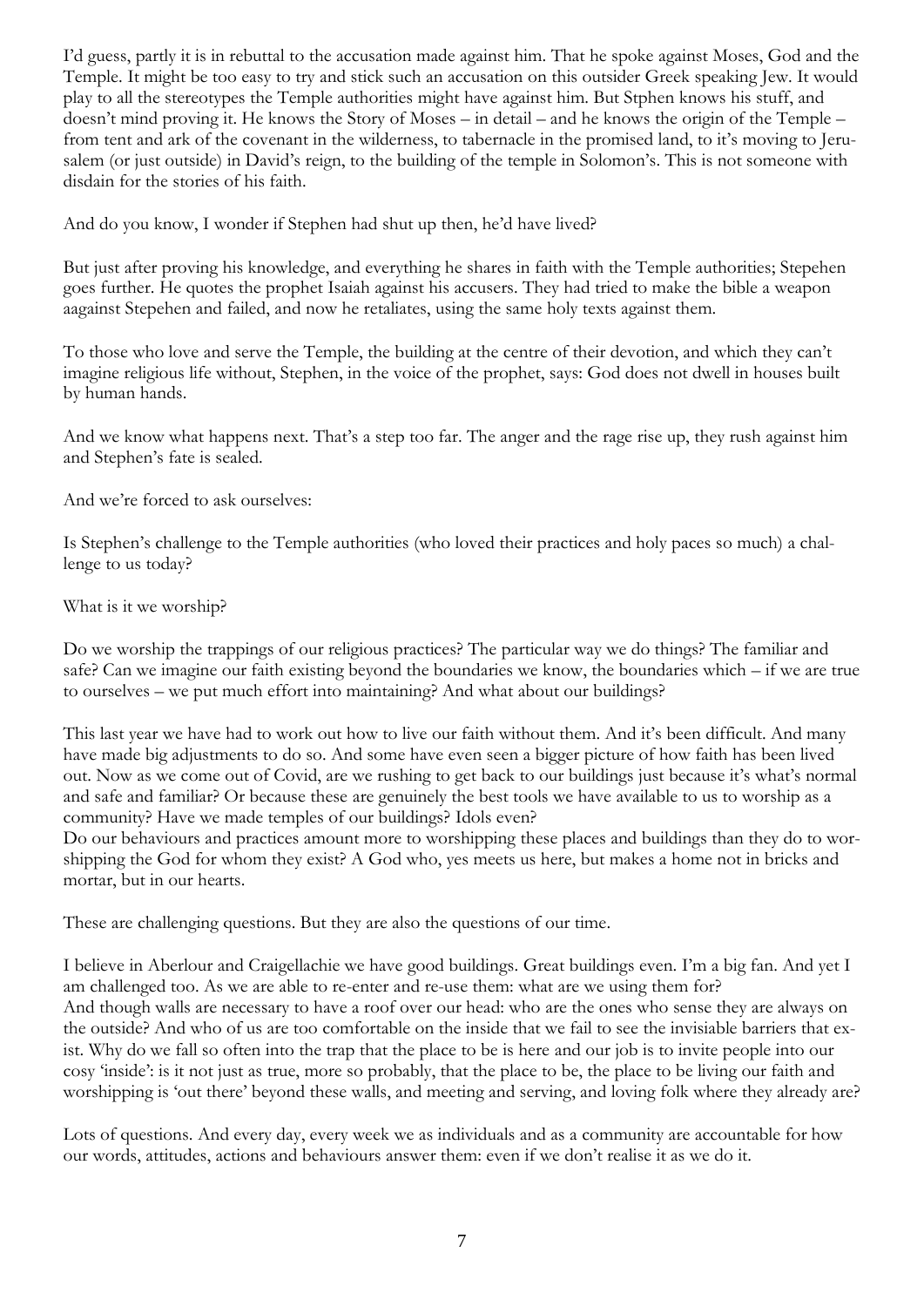We can build secure walls, we can build edifices that will stand the test of time against the elements, we can even call them houses of God.

But God does not dwell in houses built by human hands.

Instead, Let us build a house, a space, a meeting or gathering, let us build a community, where love can dwell.

Amen

## **Hymn CH4 198**

1 Let us build a house Where love can dwell And all can safely live A place where Saints and children tell How hearts learn to forgive Built of hopes and dreams and visions Rock of faith and vault of grace Here the love of Christ shall end divisions All are welcome, all are welcome All are welcome in this place

2 Let us build a house where prophets speak And words are strong and true Where all God's children dare to seek To dream God's reign anew Here the cross shall stand as witness And a symbol of God's grace Here as one we claim the faith of Jesus All are welcome, all are welcome All are welcome in this place

3 Let us build a house where love is found In water, wine and wheat A banquet hall on holy ground Where peace and justice meet Here the love of God, through Jesus Is revealed in time and space As we share in Christ the feast that frees us All are welcome, all are welcome All are welcome in this place

4 Let us build a house where hands will reach beyond the wood and stone to heal and strengthen, serve and teach, and live the Word they've known. Here the outcast and the stranger bear the image of God's face; let us bring an end to fear and danger. All are welcome, all are welcome, all are welcome in this place.

5 Let us build a house where all are named, their songs and visions heard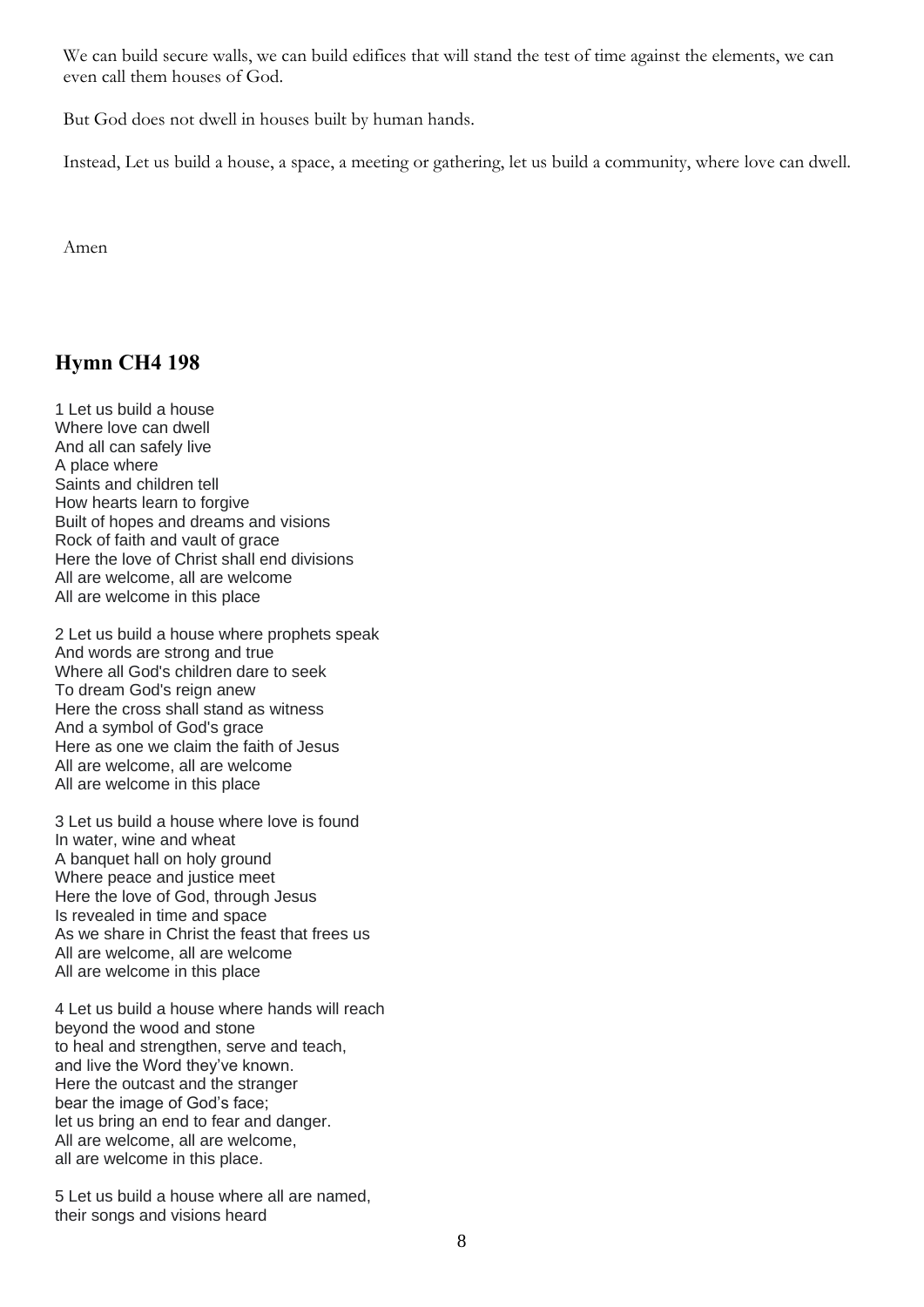and loved and treasured, taught and claimed as words within the Word. Built of tears and cries and laughter, prayers of faith and songs of grace, let this house proclaim from floor to rafter. All are welcome, all are welcome, all are welcome in this place.

*Text: Marty Haugen, b. 1950 Text © 1994 GIA Publications, Inc. Tune: TWO OAKS (see RW #219)*

#### **Prayers for others and ourselves**

Heavenly Father, we call you that and yet we know you are not far from us.

You are not far from anyone. You see what goes on in your world, some of it you like, some of it must make you angry. We bring to you now our prayers for our world, broken and angry as it seems to be.

We pray for those places where faith and religion is misunderstood, and hatred of the other has caused missiles not stones to be thrown.

We pray for places where the colour of your skin has an impact of the level of education and healthcare you receive.

We pray for places where the wealth of your nation decides on whether you have enough food or clean water.

We pray for places where your sexuality puts you in the spotlight and doors are closed in your face.

We pray for places where your physical and intellectual abilities separate you from the community that you live in.

Lord in all these places help us to be witness to your love and not be on the side of the oppressor but on the side of you, the life giver. All this we pray. Amen